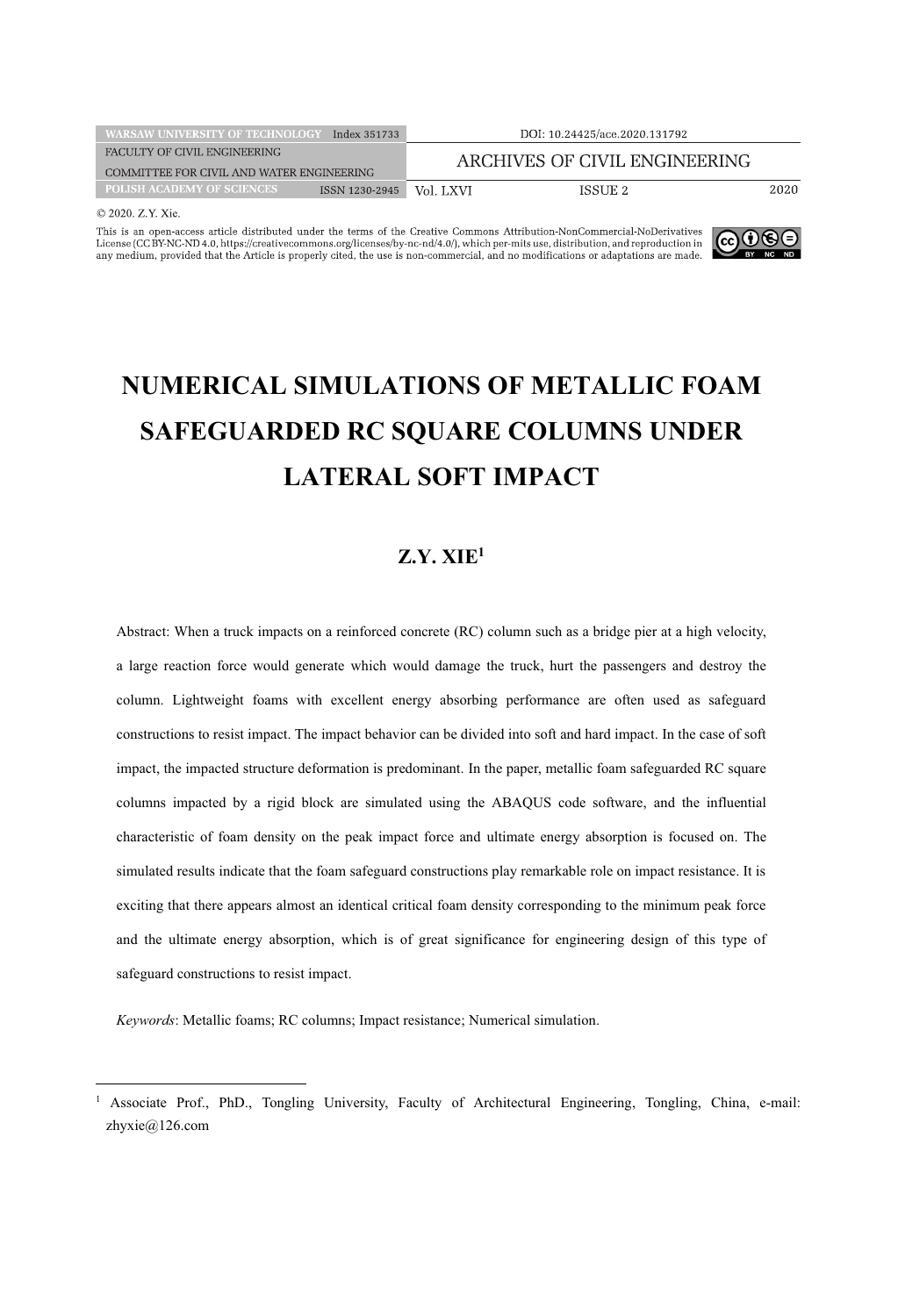# **1. INTRODUCTION**

As the traffic develops rapidly, the possibility of vehicle collision with RC columns such as bridge piers rises considerably. When a truck with heavy load hits a RC column at a high velocity, a large impact force would generate which perhaps causes the truck damaged, the passengers hurt and the column destroyed. Vehicle impact with RC columns was usually investigated by simulation and/or experiment due to parametric complexity.

Some buildings are just close to busy roads, and the concrete columns of which on the ground floor have much possibility subject to vehicle impact in an accident. The capacity of a reinforced concrete column of a building in resisting vehicle collision was investigated using nonlinear static analysis, and the influence of velocity-time function and vehicle stiffness was studied [1]. Probabilistic modeling of vehicle impact on concrete columns came to a conclusion that deterministic modeling would considerably underestimate impact forces [2]. The influence of different combinations of parameters including concrete grade, steel amount, slenderness ratios on vehicle impact with concrete columns was investigated to identify the means to mitigate damage [3]. A nonlinear explicit numerical model was established to assess the vulnerability of concrete columns to vehicle impacts, and an analytical method was presented to predict the impact response [4].

Bridge piers across crowded roads have more and more probability of suffering vehicle collision, which maybe result in great economic and human losses. Several piers with various geometries subject to vehicle collision were investigated using finite element analysis to identify damage areas and quantify damage using plasticity as the index [5]. A nonlinear computational model of a truck impacting a concrete pier revealed that the resultant impact force is two times, six times higher than that obtained from dynamic analysis and the equivalent static force, respectively, which were calculated based on the European standard EN 1991-1-7[6]. Sharma etc. al [7] proposed a procedure to estimate the dynamic shear capacity of an RC column subjected to vehicular impact for different performance levels. Furthermore, they suggested a probabilistic model to accurately predict the dynamic shear force demand on the RC columns, based on which a framework for the performance-based analysis and design of RC columns were developed to estimate the fragility of the RC columns [8]. Chen etc. al [9] developed and validated an equivalent truck frame to model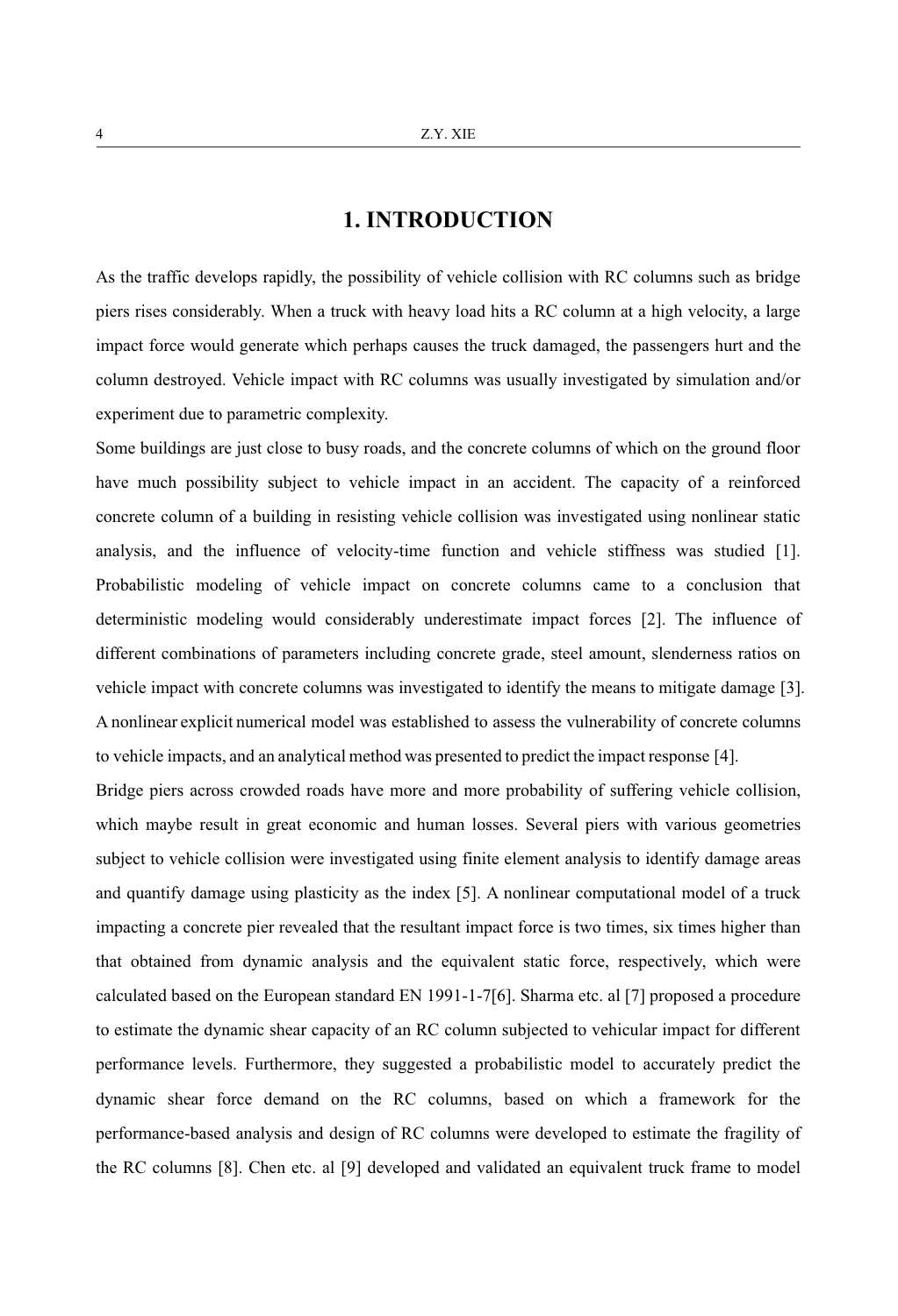the response of a large-size truck impacting an RC column for reducing the difficulty and cost of performing full-scale impact tests. In addition, they proposed a reduced mass-spring-damper coupled model to model the impact process, which was calibrated and verified against the results from finite element simulation [10]. A novel equation of design impact force of vehicle impact with RC bridge columns was presented based on an extensive finite element analysis including 13 parameters study, which demonstrated more accuracy than the results from Eurocode and American Association of State Highway and Transportation Official-Load and Resistance Factor Design [11]. A numerical model of vehicle collision with bridge piers was developed and validated considering the strain rate effect using LS-DYNA, which concluded that the equivalent static force in the current main standards was un-conservative and unreasonable against the numerical results [12]. Based on numerical simulation results, the peak impact forces of vehicle impact with RC columns were found to be governed by the engine's weight except for the total vehicle mass and the vehicle velocity and to remarkably affect the column axial force [13].

Concrete is a typical brittle material, which is prone to damage under impact force. For the safety of the RC columns to resist impact, it is a feasible option to cover safeguard constructions around the columns with energy absorption materials. Lightweight foams with excellent energy absorption performance such as metallic foam, PVC (polyvinyl chloride) foam and carbon foam etc. are often used as energy absorbing constructions. It was found that dynamically loaded sandwich beams with open-cell metal foam cores demonstrated several failure modes, such as face wrinkle, core shear and large inelastic deformation [14]. A number of tests on impact response of sandwich composite panels with PVC foam core were conducted, and the primary damage modes including fiber fracture at skins, delamination between adjacent layers, core shear fracture and face/core debonding were observed [15]. Reyes etc. al studied the fracture properties of high performance carbon foam sandwich structures, and found that these lightweight sandwich structures have excellent load bearing capacity before fracture [16].

The impact behavior could be divided into hard and soft impact. For the hard impact, the impacted constructions are considered as stiff and unmoved, while only the impacting vehicles generate deformation. Conversely, the soft impact implies that the impacted constructions deform only [6]. In fact, when a vehicle impacts a RC column, the deformation of the vehicle and the column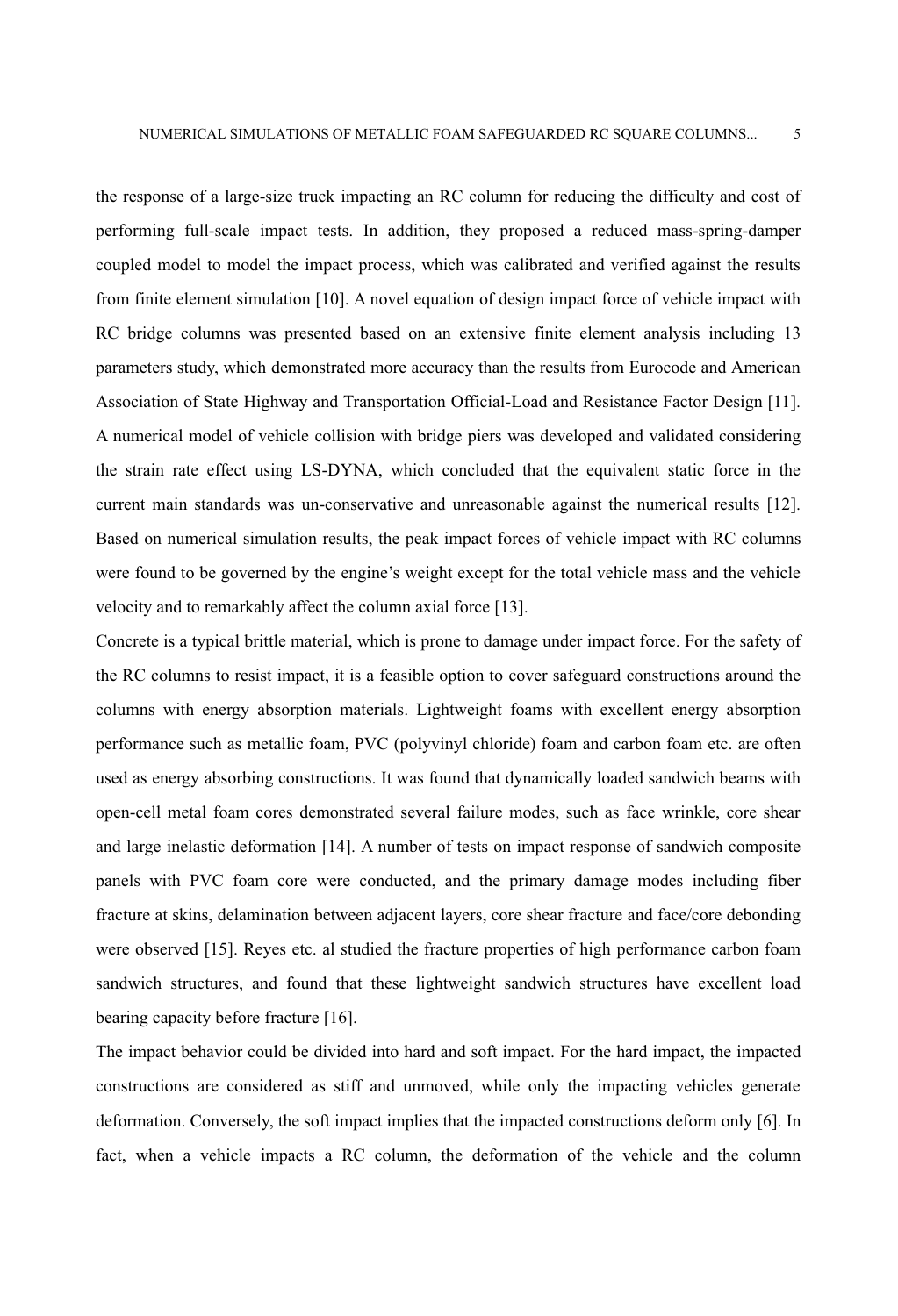dominates at the earlier and later stage, respectively. In other words, the hard impact and soft impact dominates at the earlier and later stage, respectively. Considering the safety of RC columns, investigation on the soft impact makes more sense. For simplicity, the impacting vehicle is reduced to rigid "truck" in this paper, which is the most potential vehicle type causing the RC column damage. In addition, the assumption of "Rigid truck" has an advantage of focusing on the column's response without the influence of the truck deformation. Metallic foam is a typical lightweight foam material with outstanding energy absorbing capability, which is used as the energy absorbing material to safeguard the RC column to resist vehicle impact in the present analysis. Foam density is a crucial parameter to characterize mechanical properties of the foam such as elastic modulus, plateau stress and densification strain etc. The peak impact force and energy absorbing capacity are the two key factors for the protection of impacted constructions to resist impact. In the paper, nonlinear dynamic analysis on the metallic foam safeguarded RC square columns under lateral soft impact are conducted using ABAQUS explicit code, aiming to grasp the influential characteristic of foam density on the peak impact force and energy absorbing capability.

### **2. FINITE ELEMENT MODELS**

#### **2.1 GEOMETRIC CONFIGURATIONS**

In the present analysis, a reinforced concrete square column with section 1.0m×1.0m and 5.0m in height is considered, as shown in Fig. 1. 16 longitudinal reinforcements with diameter 20mm are spaced evenly around the perimeter of cross section, and the concrete cover is 30mm. The transverse reinforcements with diameter 8mm are spaced at 200mm along axial direction of the column. The impacting truck has a rectangular head with size  $1.5 \text{m} \times 0.25 \text{m}$  according to the literature [4]. The height of the impact point above ground is set 1.5m in agreement with the sixth edition of the American Association of State Highway and Transportation Officials-Load and Resistance Factor Design ( AASHTO-LRFD) released in 2012 [17]. The safeguard construction with an identical thickness 0.4m and length 1.0m along axial direction of the column covers the column around the perimeter at the height of the impact point.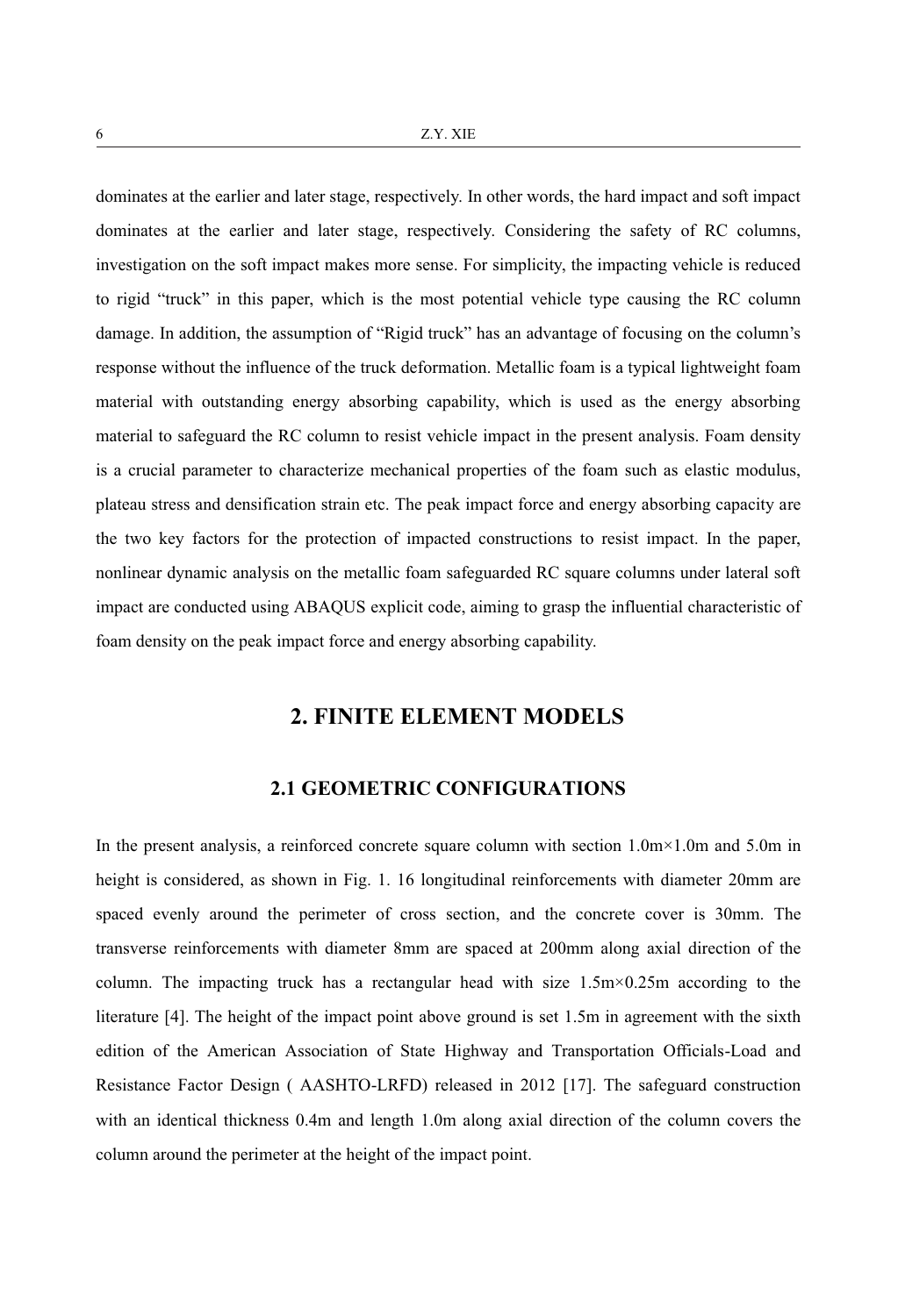

Fig. 1. The geometric configurations of rigid truck impact with foam safeguarded RC column

# **2.2 MATERIAL CHARACTERISTIC**

The concrete grade is named C25, and the strength grade of the longitudinal and transverse reinforcements is called HRB400 and HPB300, respectively, see Table 1. The concrete property data are referenced from Abaqus Verification Guide, tabulated in Table 2 and

Table 3. The Young's modulus and yield stress of the reinforcements are listed in Table 4.

| Cross-section | Cover | Concrete | Longitudinal            | Transverse                    |
|---------------|-------|----------|-------------------------|-------------------------------|
|               |       | grade    | reinforcements          | reinforcements                |
| 1.0m×1.0m     | 30mm  | C25      | $16 \oplus 20$ (HRB400) | $\Phi$ 8(HPB300) $\omega$ 200 |

Table 1. The configuration of the piers simulated in the FE models

|  |  |  |  | Table 2. Concrete damaged plasticity data |  |
|--|--|--|--|-------------------------------------------|--|
|--|--|--|--|-------------------------------------------|--|

| Dilation<br>angle | Flow potential<br>eccentricity | Biaxial/uniaxial<br>compression plastic<br>strain ratio | Invariant stress<br>ratio | Viscosity |
|-------------------|--------------------------------|---------------------------------------------------------|---------------------------|-----------|
|                   |                                |                                                         |                           |           |
| 150               | 01                             | 1.16                                                    | 0.6667                    | 0.0       |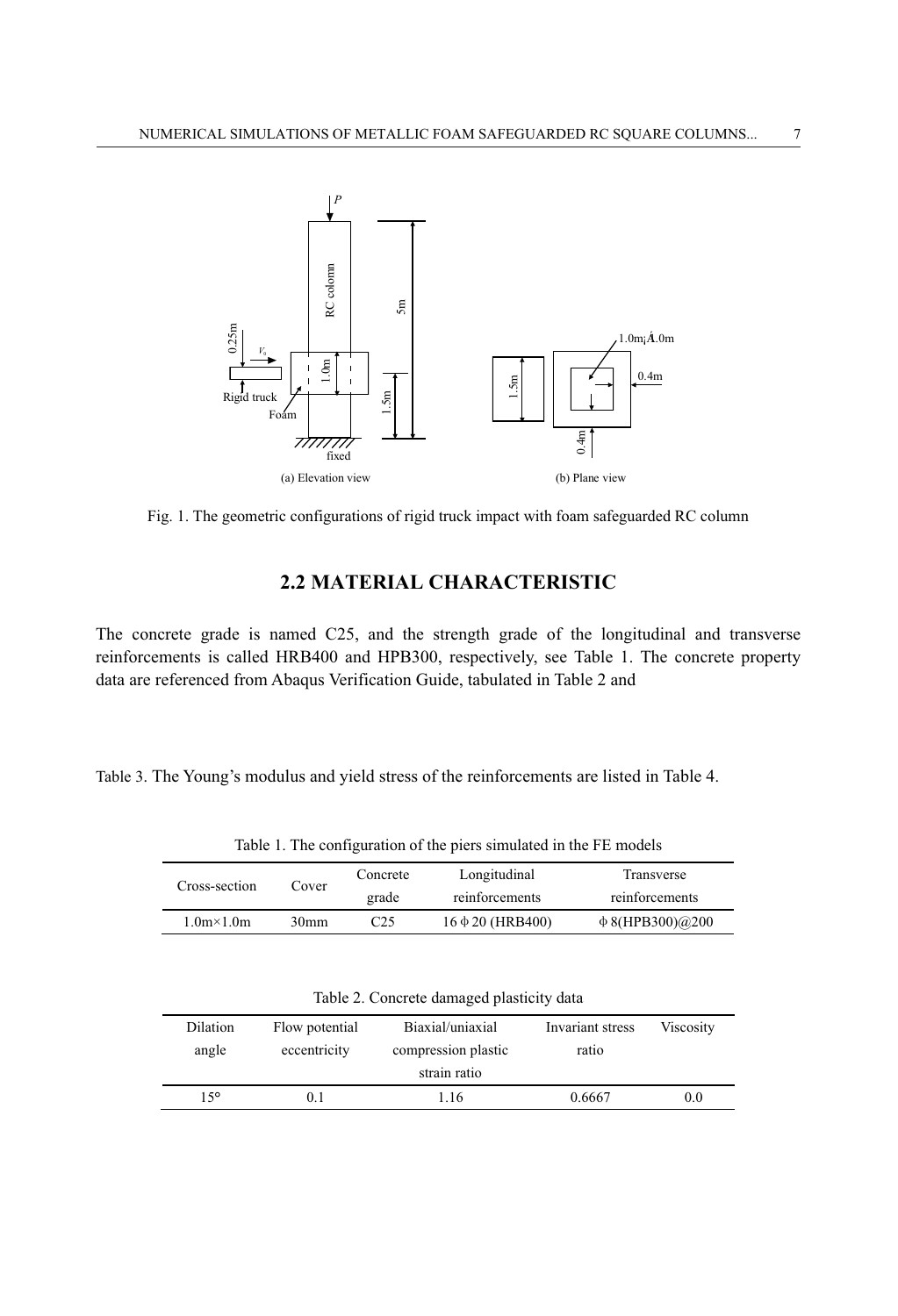|                  | Compression      |              |                  | Tension  |              |
|------------------|------------------|--------------|------------------|----------|--------------|
| Yield stress/MPa | Inelastic strain | Damage       | Yield stress/MPa | Cracking | Damage       |
|                  |                  |              |                  | strain   |              |
| 24.019           | $\mathbf{0}$     | $\mathbf{0}$ | 1.780            | $\Omega$ | $\mathbf{0}$ |
| 29.208           | 0.0004           | 0.1299       | 1.457            | 0.0001   | 0.30         |
| 31.709           | 0.0008           | 0.2429       | 1.113            | 0.0003   | 0.55         |
| 32.358           | 0.0012           | 0.3412       | 0.960            | 0.0004   | 0.70         |
| 31.768           | 0.0016           | 0.4267       | 0.800            | 0.0005   | 0.80         |
| 30.379           | 0.0020           | 0.5012       | 0.536            | 0.0008   | 0.90         |
| 28.507           | 0.0024           | 0.5660       | 0.359            | 0.0010   | 0.93         |
| 21.907           | 0.0036           | 0.7140       | 0.161            | 0.0020   | 0.95         |
| 14.897           | 0.0050           | 0.8243       | 0.073            | 0.0030   | 0.97         |
| 2.953            | 0.0100           | 0.9691       | 0.040            | 0.0050   | 0.99         |

Table 3. Compression and tensile properties of concrete material

Table 4. Mechanical properties of the reinforcements

| Category of<br>reinforcements | Young's modulus/GPa | Poisson's ratio | Yield stress/MPa |
|-------------------------------|---------------------|-----------------|------------------|
| HRB400                        | 200                 | 0.3             | 400              |
| <b>HPB300</b>                 | 210                 | 03              | 300              |

The constitutive models for metallic foams were firstly presented by Deshpande and Fleck [18], and introduced into ABAQUS material library [19]. There are two plastic hardening models called volumetric hardening and isotropic hardening, which predict similar behavior for compression-dominated loading. In the models, the relationship of true yield stress to the corresponding logarithmic plastic strain under uniaxial compression needs inputting. The typical uniaxial stress-strain curve of metallic foams could be simplified to three stages, i.e. initial elastic stage, plateau stress stage and densification stage, as shown in Fig. 2, where  $\sigma_s$  refers to yield stress of the matrix material of the foam and  $E_c$ ,  $\sigma_c$ ,  $\varepsilon_d^i$ ,  $\varepsilon_d^f$  denote the elastic modulus, plateau stress, initial densification strain and full densification strain of the metallic foam, respectively. The mechanical properties of metallic foams were generally thought to relate to its relative density and the mechanical properties of its matrix material, and some functions were suggested to describe the relationship in previous studies. For example, the relationship in the expressions of Eqs. (2.1)-(2.4) is well used, where the Eqs. $(2.1)$ ,  $(2.3)$  and  $(2.4)$  are obtained from the study [20], while the Eq. $(2.2)$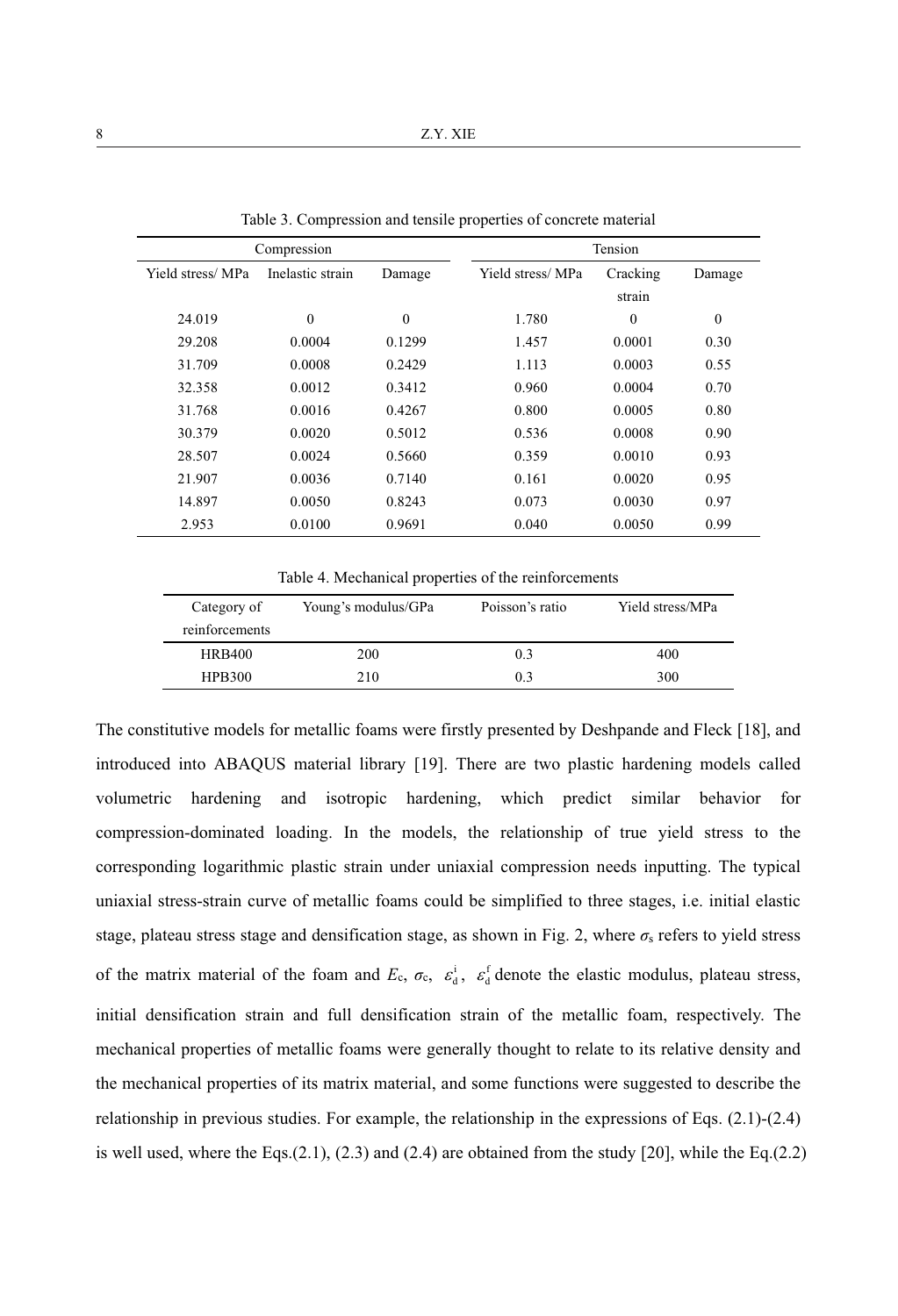comes from the literature  $[21]$ . In these equations, the symbol  $E_s$  is the Young's modulus of the matrix material, and  $\bar{\rho}$  represents the relative density of the foam, defined by the ratio of the density of the foam to that of its matrix material, i.e.  $\bar{\rho} = \rho_c / \rho_s$ . In the present analysis, he mechanical properties of foam calculated by Eqs.(2.1)-(2.4) are used, and the Young's modulus and yield stress of the matrix material of the foam are let be 94.1GPa and 111.4MPa, respectively [22]. Considering the impact speed is not very high, the influence of strain rate effect is thought of not to cause substantial change of the present resultant conclusions. For simplicity, no strain rate effect is considered in the present analysis.



Fig. 2. Simplified uniaxial compression curve of foam materials

(2.1)  $E_c = E_s \bar{\rho}^2$ 

$$
\sigma_{\rm c} = \sigma_{\rm s} \bar{\rho}^{3/2}
$$

$$
(2.3) \t\t\t\t\t\varepsilon_{\rm d}^{\rm i} = 1 - 1.4 \bar{\rho}
$$

$$
\varepsilon_{\rm d}^{\rm f} = 1 - \overline{\rho}
$$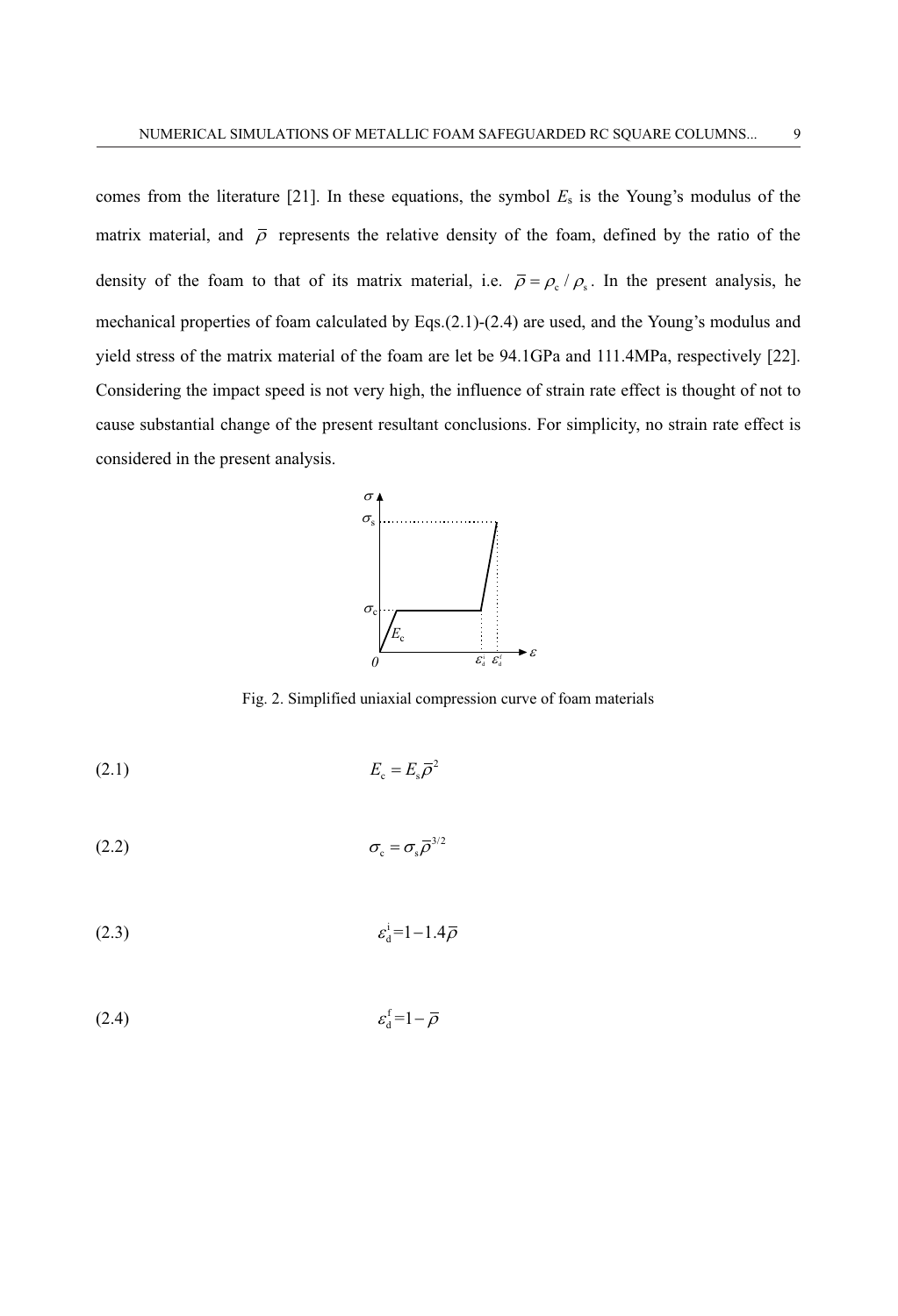# **2.3 INTERACTION, LOAD, BOUNDARY CONDITIONS AND ELEMENT TYPES**

The constraints between the two type of reinforcements and the concrete is defined using the Embedded Region technique, specifying the reinforcement elements that lie embedded in concrete elements whose response will constrain the translational degrees of freedom of the embedded reinforcement nodes. The Tie constraint is used to define the interaction between the column and safeguarded foam, which constrains each of the nodes on the foam surface to have the same motion as the point on the column surface to which it is closest. The tangential behavior of the contact surface between the truck and that of the foam is defined using Surface-to-surface contact with friction coefficient 0.3 according to the previous paper [11].

The impacting truck with mass 10t at an initial velocity of 60km/h perpendicular to the column axis impacts the RC column, which has fixed boundary condition at its bottom. The top end is hinged as assumed by Abdelkarim and ElGawady [23].The force loaded on the top of the column is 5% of the column's axial capacity  $P_0$  in line with the study [11], and the column's axial capacity is calculated by [17]

(2.5) 
$$
P_0 = A_s f_y + 0.85 (A_c - A_s) f'_c
$$

where:

 $A_s$ – the total cross-section area of the longitudinal reinforcements,  $A_c$ – the cross-section area of the concrete column,  $f_y$  – the yield stress of the longitudinal steel reinforcements,  $f'_c$  – the cylindrical concrete's compressive stress.

In the numerical models, the column and foam elements are both modeled by C3D8R, meaning 8-node linear brick with reduced integration and hourglass control, while the reinforcement elements are simulated using T3D2, referring to 2-node linear 3-D truss. The element meshing size of various parts of the whole model is adjusted to meet convergence of the calculated results.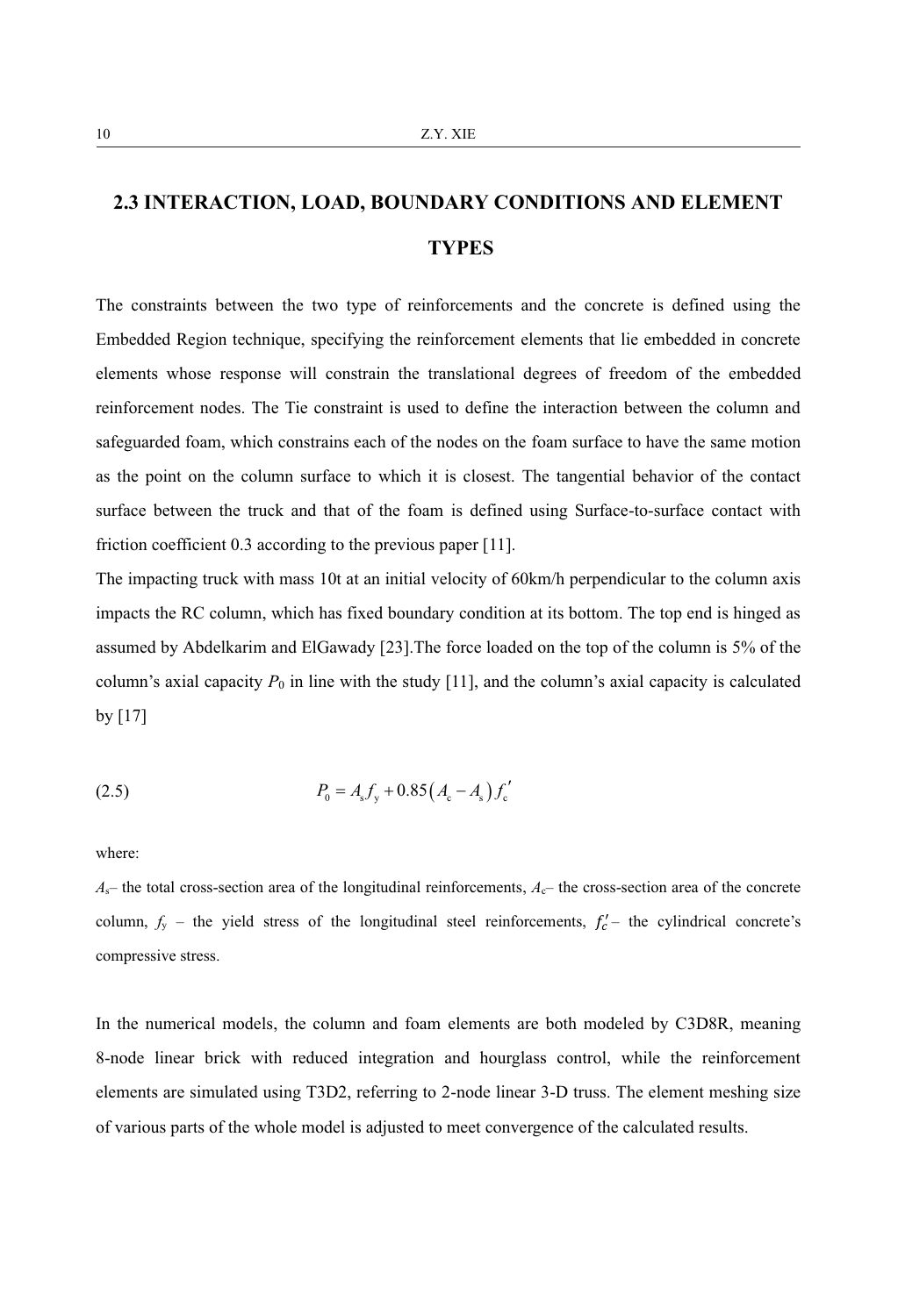# **3. SIMULATION RESULTS**

#### **3.1 DYNAMIC RESPONSE**

The safeguard structures aim to lower the truck velocity, offering safeguard for the column and the truck itself. Fig. 3 gives the truck velocity-time history varying with the foam density, where. For comparison, the naked column without any safeguard is also simulated. In Fig. 3, "NO Foam" means the naked column without safeguard, and "Foam01" refers to the relative density of the foam, and so on. It can be observed that the truck velocities with foam safeguard decrease much more rapidly than that for the case of the naked column, indicating that the foam absorb plenty of kinetic energy of the truck. In addition, at the initial stage, the velocities drop more quickly when the foam density is larger. At the later stage, the velocities for the various foam densities descend close to each other except for the foam01 with relative density 0.1.



Fig. 3. The truck velocity-time history



Fig. 4. The column deflection-time history along the impact direction

Fig. 4 gives the column deflection at the impact point varying with time, safeguarded by foams with various densities. For the naked column without safeguard, which needs absorb the impacting kinetic energy itself, the transverse deflection at the impact position equals to the truck displacement. It reveals that the deflection would be small especially at the initial impact stage when the density of foam is small. This is because the foam with small density has larger compressibility and deformation before densification.

The foams absorb the impacting kinetic energy through large deformation. In Fig. 5, the nominal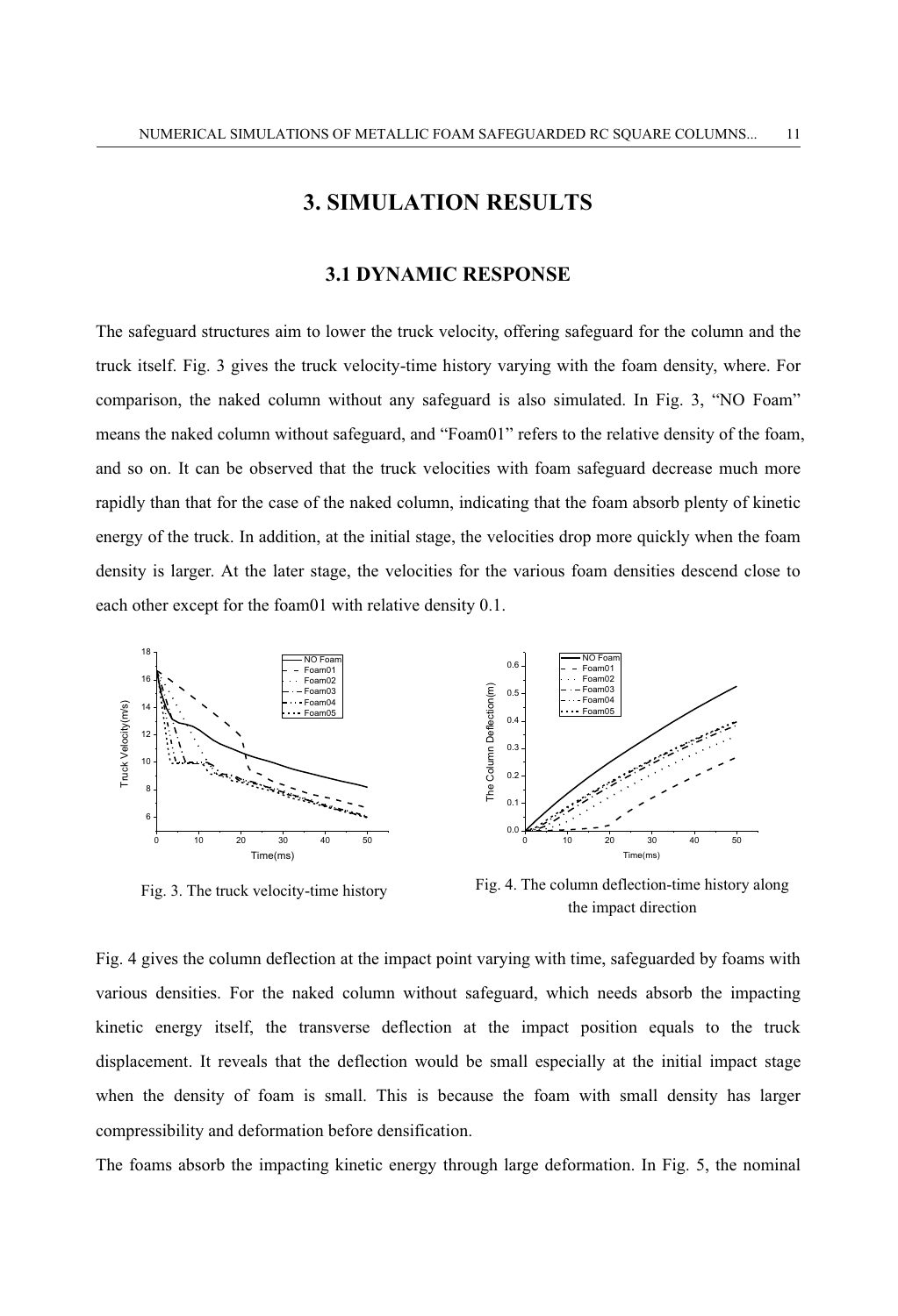compression strain, defined by the deformation in the impact direction normalized with the initial thickness of the foams 0.4m, has two typical deformation stages. At the first one, the strain increases with time, while later keeps a plateau constant corresponding to densification of foams. Furthermore, the ultimate strain decreases with the increase of the foam density due to more compressibility of lower density foam.



Fig. 5. The nominal compression strain of foams-time history

#### **3.2 PEAK IMPACT FORCES**

When the truck collides with the RC columns at a high velocity, a large impact force would act on the columns, which makes the columns deform, damage and collapse. Conversely, the large reaction force on the truck perhaps damages the truck and hurts the passengers. The response history of the resultant impact forces from simulation is demonstrated in Fig. 6, including the naked column and the columns safeguarded by the foams with relative densities 0.1, 0.2, 0.5 respectively. On the whole, a peak impact force generate in the naked column and the columns safeguarded by the foams with relative densities 0.1, 0.5, while a plateau maximum force maintains a long course for the foam02. For the column safeguarded by the foam01, the peak force arises after a long impacting process due to high compressibility of low density of foam01. On the contrary, for the naked column and the column safeguarded by foam05, the peak forces arise at initial stage of collision.

The peak impact force is the key action resulting in the damage of the column and the truck, so a low peak force is a desired goal for engineering design. The variation of the peak impact forces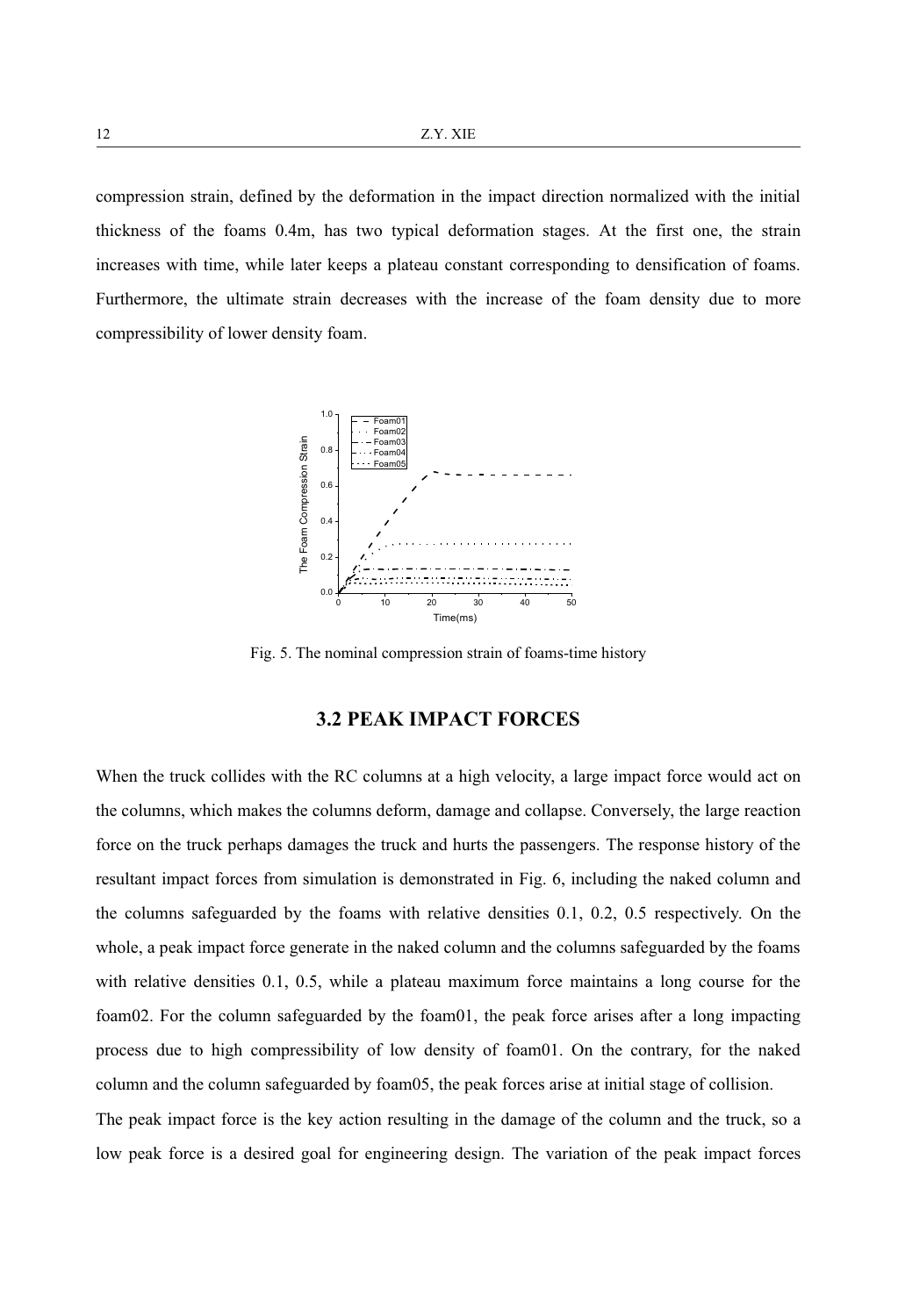normalized by that of the naked column with the relative density of the foams is plotted in Fig. 7. It is surprising that the peak impact force descends with the increase of foam density firstly, and ascends later. In other words, there is a minimum peak force corresponding to a certain foam density, which has a great significance for engineering design of safeguard structures to resist impact.



Fig. 6. The resultant impact force-time history

Fig. 7. The variation of the normalized peak forces with relative density of the foams

## **3.3 ENERGY ABSORPTION CAPACITY**

The truck impacting the RC columns at high velocity has high kinetic energy, which needs transform into other type such as internal energy etc. before stasis. How to efficiently absorb the kinetic energy of the truck has an important meaning for the protection of truck and the RC column. Fig. 8 shows the energy absorption characteristic of RC column components of the naked column and the columns safeguarded by the foam01, foam02 and foam05 respectively. For the naked column without safeguard, the most amount of kinetic energy is absorbed by concrete, while the reinforcements absorb little one, which implies that the concrete would deform seriously even damage to a certain extent to absorb kinetic energy. In contrast, for the columns safeguarded by foams, a large part of kinetic energy is absorbed by the foams instead, which means the RC column components would undergo slight deformation and be defended. In addition, the amount of energy absorption of concrete of the columns safeguarded by the foam01, foam02 and foam05 at the time point 50ms is 287KJ, 251KJ, and 475KJ, respectively, which means the column safeguarded by the foam02 generates the smallest deformation and is protected best.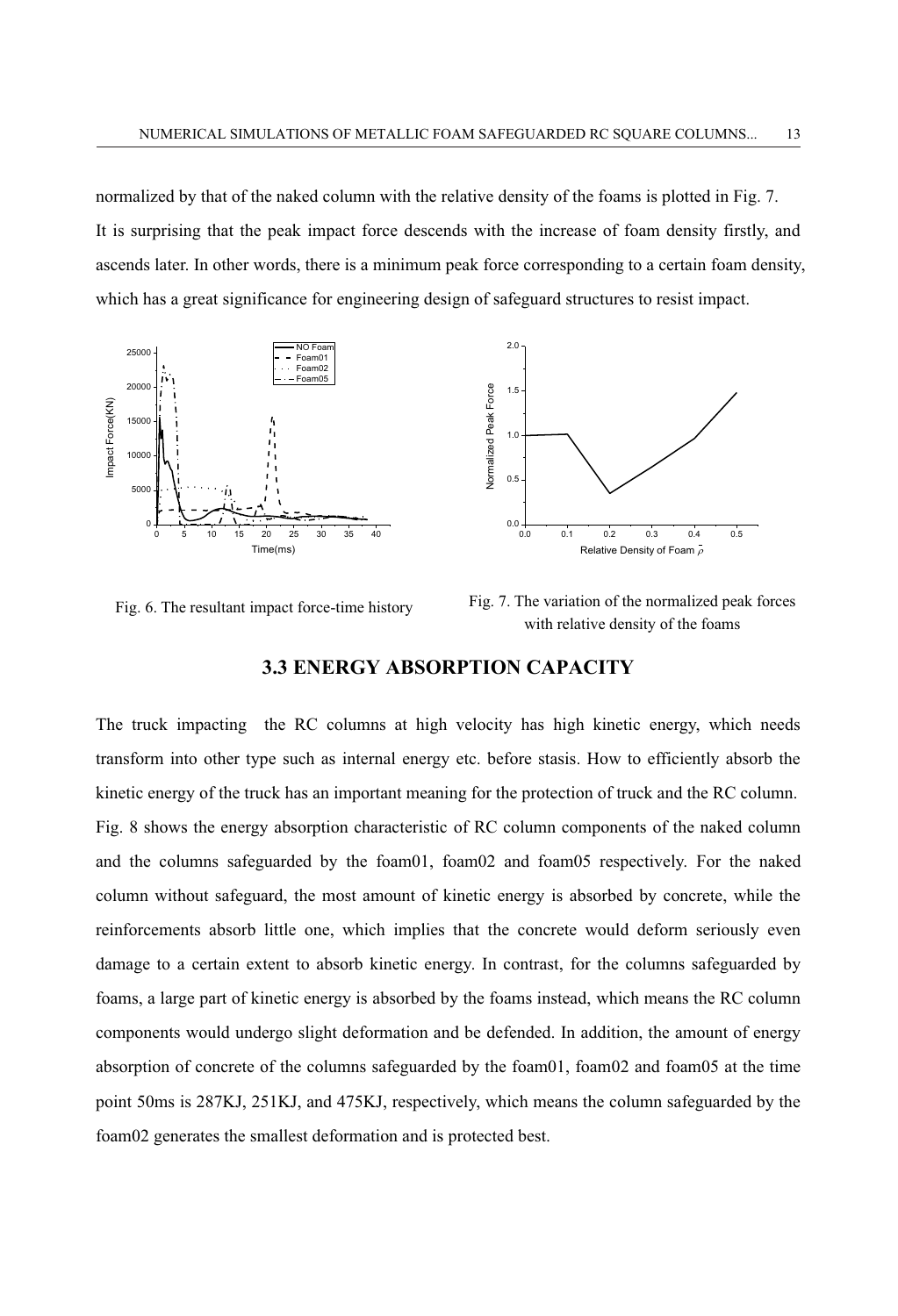

Fig. 8. The energy absorption history of RC columns components: (a) The naked column without safeguard; (b) The safeguarded column by the foam01 with relatively density 0.1; (c) The safeguarded column by the foam02; (d) The safeguarded column by the foam05.

For the convenience of studying the influential characteristic of foam density on the energy absorption, the variation of energy absorption with relative density of the foams is reproduced in Fig. 9. It can be found that the energy absorbing history is roughly divided into two stages. The energy absorption increases with time firstly, and keeps constant after up to a maximum value. At the first stage, the energy absorbing rate of the foams increases with foam density increasing, while the variation of the maximum value of energy absorption demonstrates a contrary tendency, see Fig. 10. In addition, the maximum energy absorption of foam02 is very close to that of foam01, which means the density of foam02 perhaps is the largest density corresponding to the maximum energy absorption. In other words, there appears a highest density corresponding to the maximum energy absorption. Of course, the critical density of foam 0.2 is obtained based on current impact case, and it needs be determined in other impact cases.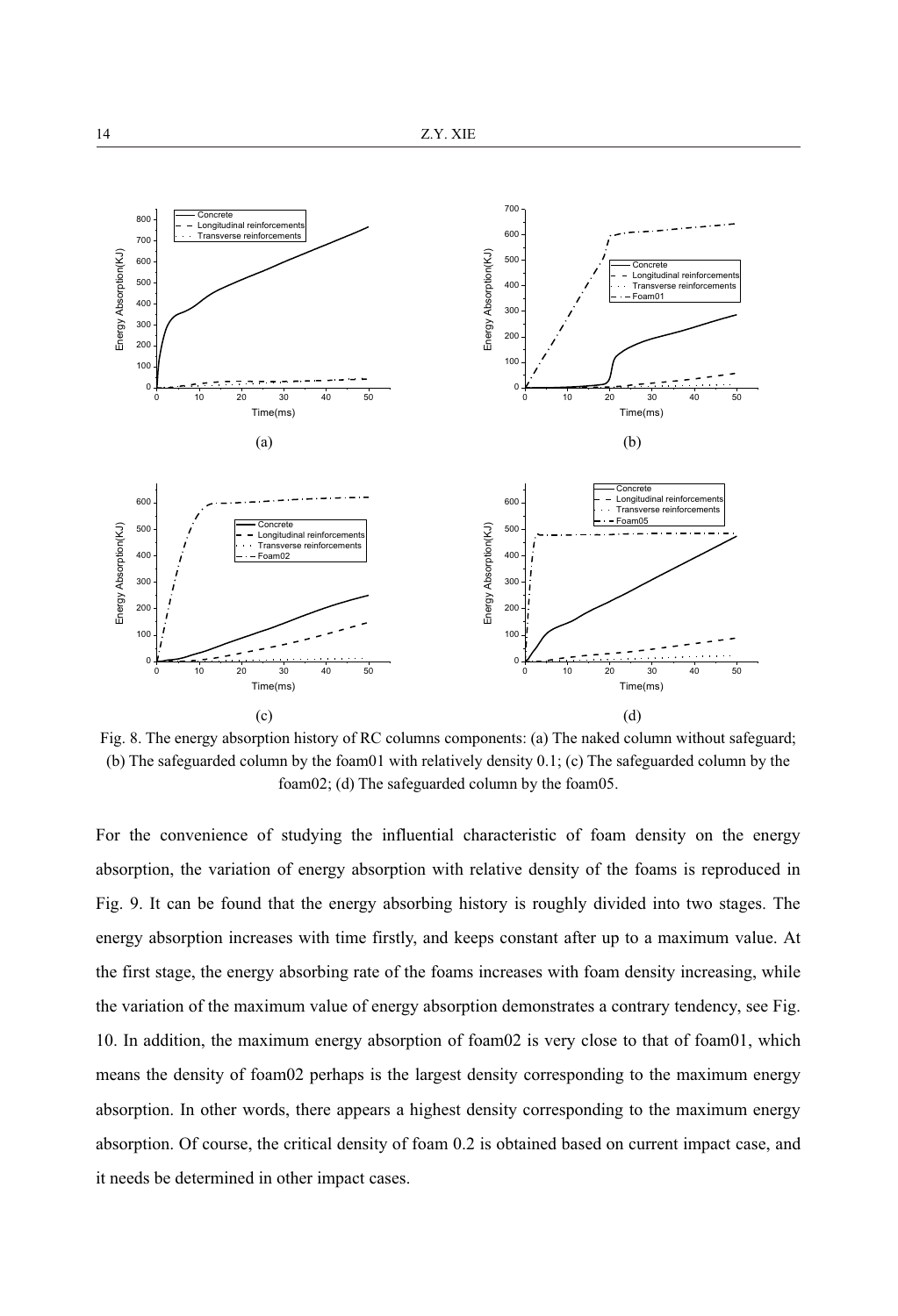

Fig. 9. The variation of energy absorbing performance of the foams with relative density



Fig. 10. The variation of the maximum energy absorption of the foams with relative density

# **4. CONCLUSIONS**

When a truck impacts on a RC column at a high velocity, the large impact force generated would damage the truck, hurt the passengers, and destroy the column. It is essential to install some type of safeguard structures to mitigate impact and reduce losses. Foams are typical lightweight materials with excellent energy absorbing performance, which are usually used as safeguard constructions. In the paper, metallic foam safeguarded RC square columns under lateral impact are simulated using ABAQUS code software, where the influence of foam density on the peak impact force and energy absorption is focused on. The simulated results reveals that the truck velocity and the deflection of the columns at the impact position both descend remarkably under buffering of the foams, indicating the foams afford a prominent safeguard to the RC columns. It seems that there is a critical foam density corresponding to the minimum value of the peak impact force, which is of great importance for engineering design to protect the truck, passengers and the column. For the columns safeguarded by foams, the foams absorb the most kinetic energy instead of the column concrete, and less damage would be generated in the columns. It appears that there also exists a critical foam density corresponding to the maximum amount of energy absorption. It is exciting that the two critical foam densities appear to well close to each other, which is of great significance for engineering design of the safeguard constructions to resist impact.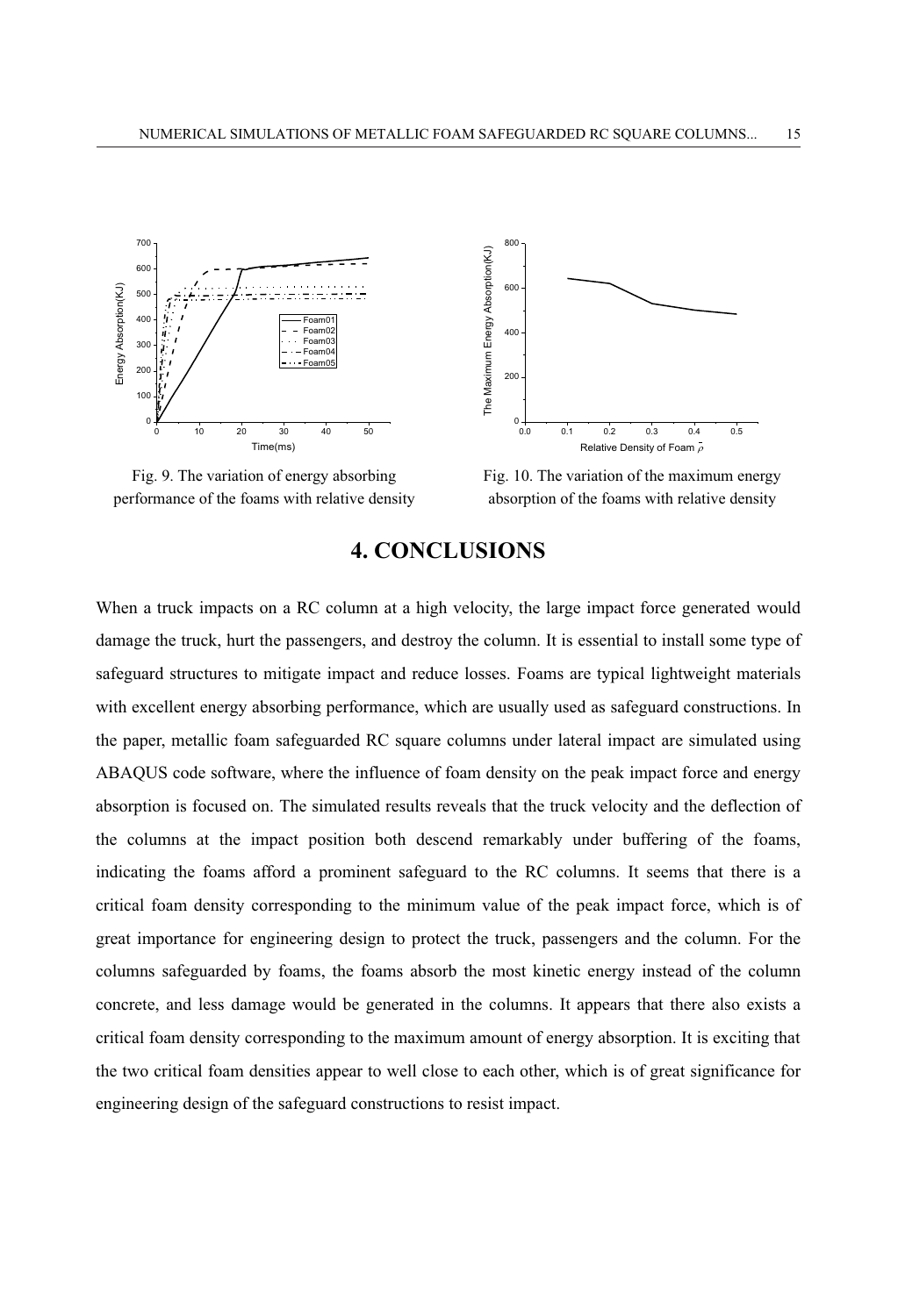**ACKNOWLEDGEMENT.** This research was supported by University Natural Science Research Project of Anhui Province (No.KJ2018A0481), which is gratefully acknowledged.

### **REFERENCES**

- 1. T. Hing-Ho, N.T.K. Lam. Collapse of Reinforced Concrete Column by Vehicle, Computer-Aided Civil and Infrastructure Engineering, 23 (6) : 427-436, 2008.
- 2. D. Mestrovic, D. Cizmar, L. Miculinic. Reliability of concrete columns under vehicle impact, WIT Transactions on the Built Environment, Vol 98: 157-165, 2008.
- 3. H.M.I. Thilakarathna, D.P. Thambiratnam, M. Dhanasekar. Behaviour of Axially Loaded concrete columns subjected to transverse impact loads,  $34<sup>th</sup>$  Conference on Our World in Concrete & Structures, August, Singapore, pp.16-18, 2009.
- 4. H.M.I. Thilakarathna, D.P. Thambiratnam, M. Dhanasekar, N. Perera. Numerical simulation of axially loaded concrete columns under transverse impact and vulnerability assessment, International Journal of Impact Engineering, 37 (11): 1100-1112, 2010.
- 5. A.S. Joshi, L.M. Gupta. A simulation study on quantifying damage in bridge piers subjected to vehicle collisions, International Journal of Advanced Structural Engineering, 4:8, 2012.
- 6. P. Jiříček, M. Foglar. Numerical analysis of a bridge pier subjected to truck impact,  $18<sup>th</sup>$  International Conference Engineering Mechanics 2012, May 14-17, pp.557-568.
- 7. H. Sharma, S. Hurlebaus, P. Gardoni. Performance-based response evaluation of reinforced concrete columns subject to vehicle impact, International Journal of Impact Engineering, 43: 52-62, 2012.
- 8. H. Sharma, P. Gardoni, S. Hurlebaus. Probabilistic demand model and performance-based fragility estimates for RC column subject to vehicle collision, Engineering Structures, 74: 86-95, 2014.
- 9. L. Chen, Y. Xiao, S. El-Tawil. Impact tests of model RC columns by an equivalent truck frame, Journal of Structural Engineering, 142 (5): 04016002, 2016.
- 10. L. Chen, S. El-Tawil, Y. Xiao. Reduced models for simulating collisions between trucks and bridge piers, Journal of Structural Engineering, 21 (6): 04016020, 2016.
- 11. O.I. Abdelkarim, M.A. Elgawady. Performance of bridge piers under vehicle collision, Engineering Structures, 140: 337-352, 2017.
- 12. D. Zhou, R. Li, J. Wang, C. Guo. Study on impact behavior and impact force of bridge pier subjected to vehicle collision, Shock and Vibration, 18: 1-12, 2017.
- 13. T.V. Do, T.M. Pham, H. Hao. Dynamic responses and failure modes of bridge columns under vehicle collision, Engineering Structures, 156: 243-259, 2018.
- 14. L. Jing, Z. Wang, J. Ning, L. Zhao. The dynamic response of sandwich beams with open-cell metal foam cores, Composites Part B, 42 (1): 1-10, 2011.
- 15. C. Atas, C. Sevim. On the impact response of sandwich composites with cores of balsa wood and PVC foam, Composite Structures, 93 (1): 40-48, 2011.
- 16. G.Reyes, S. Rangaraj. Fracture properties of high performance carbon foam sandwich structures, Composites: Part A, 42(1):1-7, 2011.
- 17. AASHTO-LRFD. Bridge design specifications customary US units. Sixth ed. Washington, DC: American Association of State Highway and Transportation Officials; 2012.
- 18. V. S. Deshpande, N. A. Fleck. Isotropic constitutive models for metallic foams[J]. Journal of the